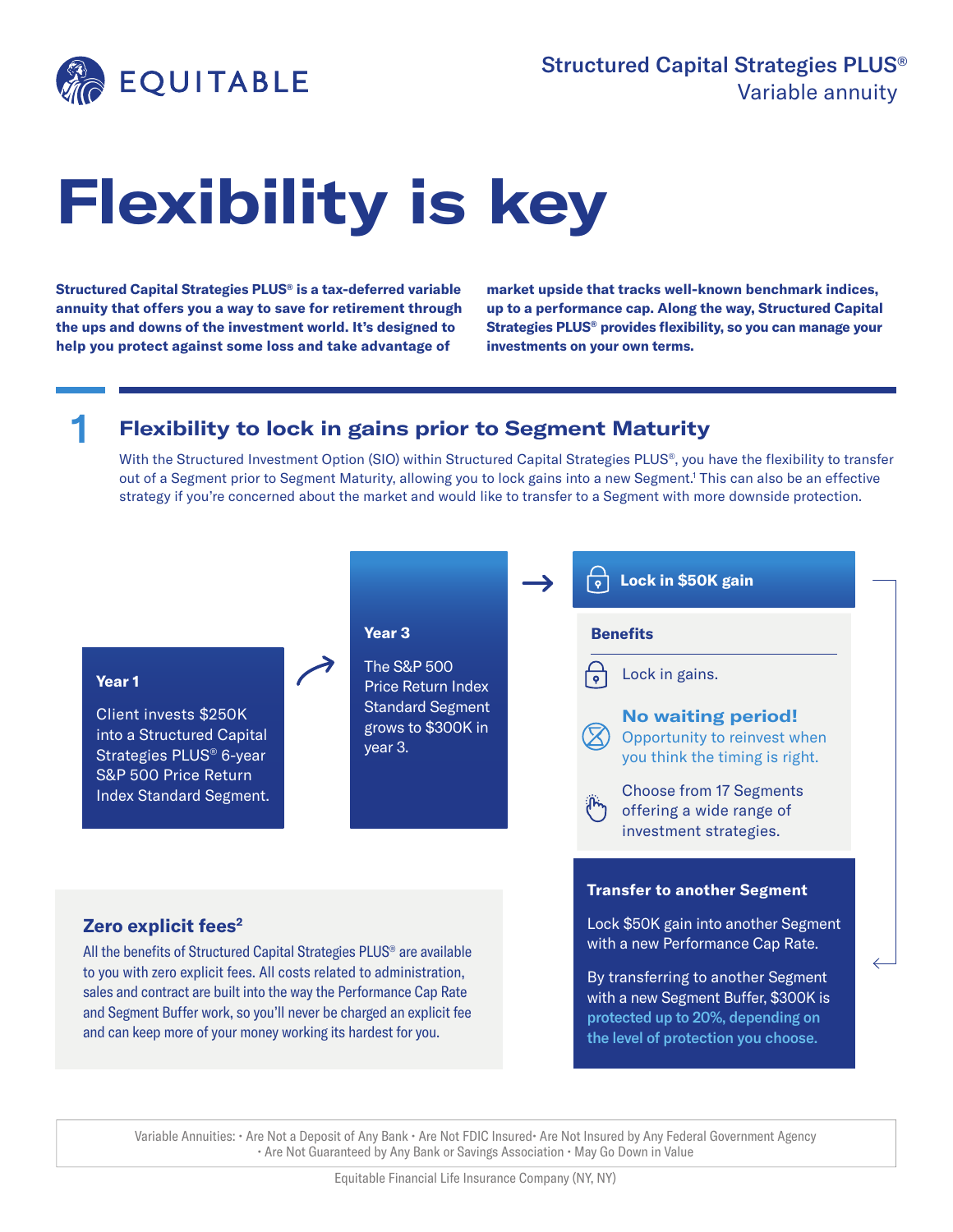

Clients are protected from some downside risk; if the negative return is in excess of the protection level, there is a risk of substantial loss of principal because the client agrees to absorb all losses to the extent they exceed the protection provided.

## 3 **Flexibility to hold the current cap rate for new contracts**

With our new Performance Cap Rate Hold feature, when you invest in a Segment, you can choose the upcoming preannounced Performance Cap Rates or elect the Performance Cap Rate Hold option, allowing you to lock in current Performance Cap Rates. If you elect a Cap Rate Hold, the caps are effective on the Application Received Date and the cap rates are held for all segment investments through the Rate Hold Expiry Date, which is the segment offering date on or immediately following 30 days after the Application Received Date.

Let's take a look at how the rate hold option works:

| <b>August 9, 2021</b>                                                                                                                                                | <b>August 20, 2021</b>                          | <b>August 23, 2021</b> | <b>August 26, 2021</b>                                                                   |
|----------------------------------------------------------------------------------------------------------------------------------------------------------------------|-------------------------------------------------|------------------------|------------------------------------------------------------------------------------------|
| <b>Monday</b>                                                                                                                                                        | <b>Friday</b>                                   | <b>Monday</b>          | <b>Thursday</b>                                                                          |
| Your application is received, preannounced<br>cap of 100% declared back on Friday,<br>August 6 is held for 30 days or the very<br>next offering through September 9. | <b>Preannounced Cap</b><br>Rate lowered to 90%. | Contract issued.       | Your investment is<br>swept into a Segment<br>with the 100% cap<br>declared on August 6. |